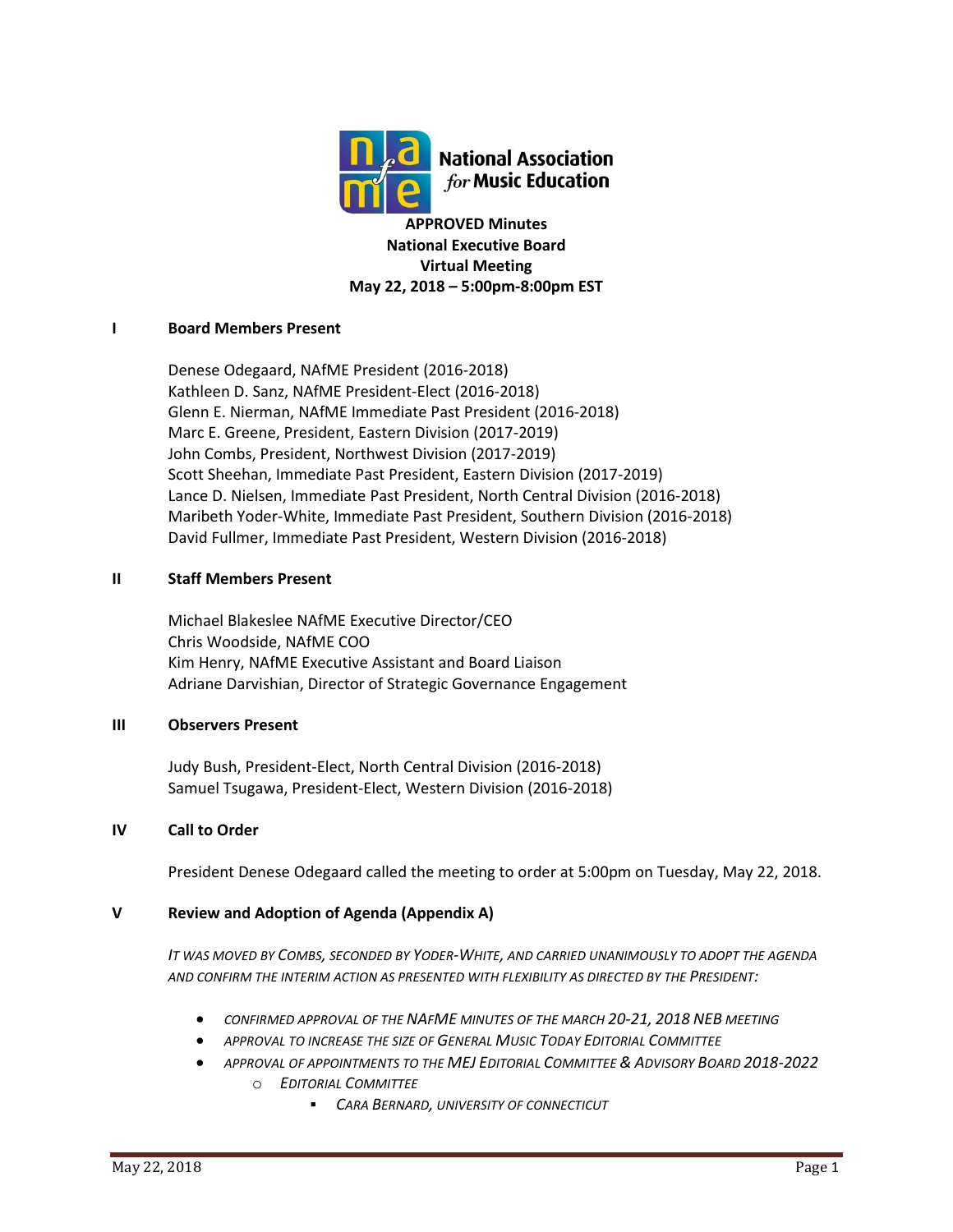- *MATTHEW CLAUHS, ITHACA COLLEGE SCHOOL OF MUSIC*
- *KIMBERLY COUNCILL, BUCKNELL UNIVERSITY*
- *DANIEL ALBERT, AUGSBURG COLLEGE*
- *KARIN HENDRICKS, BOSTON UNIVERSITY COLLEGE OF FINE ARTS, SCHOOL OF MUSIC*
- *RICHARD LAPRISE, OLD ROCHESTER REGIONAL JUNIOR HIGH SCHOOL*
- *LISA MARTIN, BOWLING GREEN STATE UNIVERSITY*
- *MICHELE PAISE, MOREHEAD STATE UNIVERSITY*
- *JAMES REIFINGER, SOUTHERN ILLINOIS UNIVERSITY*
- *KEVIN TUTT, GRAND VALLEY STATE UNIVERSITY*
- o *ADVISORY BOARD*
	- *JOCELYN ARMES, UNIVERSITY OF COLORADO, BOULDER*
	- *JACOB BERGLIN, NORTHWESTERN UNIVERSITY (STUDENT)*
	- *KATE BERTELLI-WILINSKI, UNIVERSITY OF COLORADO, BOULDER (STUDENT)*
	- *CHRIS BULGREN, GEORGIA SOUTHERN UNIVERSITY*
	- *CASEY CLEMENTSON, UNIVERSITY OF MINNESOTA*
	- *H. ELLIE FALTER, UNIVERSITY OF COLORADO, BOULDER (STUDENT)*
	- *SOMMER FORRESTER, UNIVERSITY OF MASSACHUSETTS, BOSTON*
	- *LINDSAY FULCHER, UNIVERSITY OF NORTHERN COLORADO*
	- *DONNA HEWITT, VALDOSTA STATE UNIVERSITY*
	- *JORDAN KINSEY, WESLEY COLLEGE*
	- *BRYAN KOERNER, UNIVERSITY OF OKLAHOMA (VISITING ASSISTANT PROFESSOR)*
	- *DAVID LANGLEY, GEORGIA STATE UNIVERSITY*
	- *AMANDA MCCLINTOCK, NORTHWESTERN UNIVERSITY (STUDENT)*
	- *JAQUELINE SKARA, INDIANA UNIVERSITY (STUDENT)*
	- *TAWNYA SMITH, BOSTON UNIVERSITY COLLEGE OF FINE ARTS*
	- *WILLIAM SOUTHERLAND, UNIVERSITY OF NORTH CAROLINA GREENSBORO (STUDENT)*
	- *ANAND SUKUMARAN, UNIVERSITY OF MICHIGAN (STUDENT)*
	- *SETH TAFT, UNIVERSITY OF COLORADO, BOULDER (STUDENT)*
	- *JEFF TORCHON, GERMANTOWN FRIENDS SCHOOL*
	- *MICHAEL WALL, ROCHEL PARK, NJ*
	- *KRISTINA WEIMER, UNIVERSITY OF TEXAS RIO GRANDE VALLEY*
- *APPROVAL OF CANDIDATES FOR NORTHWEST DIVISION PRESIDENT-ELECT*
	- o *TOM MULLER, GRESHAM, OR*
	- o *DAN NORTH, REXBURG, ID*

#### **VI Reports**

#### **A Report of Chair, Executive Committee**

President Odegaard noted the Finance Committee met in person in Reston, VA the last weekend of April to review the NAfME draft budget for FY 2018-2020. The Finance Committee will provide a draft of the NAfME budget to the entire NEB for review prior to the June meeting, at which point the Finance Committee will forward a motion for the board to vote in June on the draft budget.

President Odegaard asked Executive Director Mike Blakeslee to provide a report on the SRME request for JRME electronic subscriptions to be free to all members. Mr.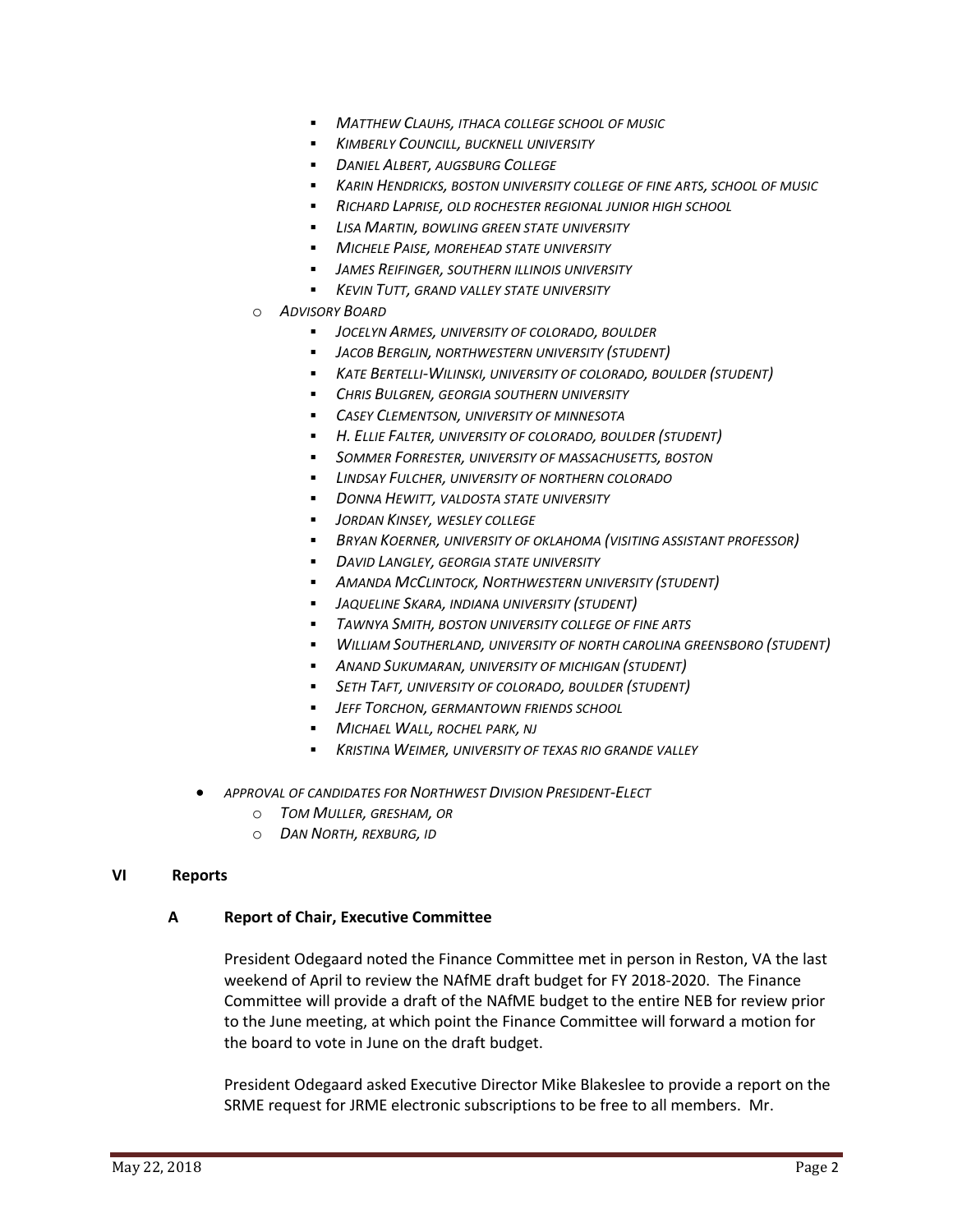Blakeslee confirmed this was already considered in the draft budget. Details are being finalized with the publisher, as well as the timeline for this change.

President Odegaard provided an update on mentoring. Currently, the participating large school districts are Charlotte-Mecklenburg, Denver, New York City, Philadelphia, and Prince George's County, MD. President Odegaard will begin writing the training this summer with the New Teacher Center. This is a one-year pilot program. The NEB asked the program to be reviewed by a third party, therefore, President Odegaard will create a survey with the New Teacher ASPA to obtain their feedback given they are also working on a mentoring program.

President Odegaard provided updates on: Diversity, Equity, Inclusion and Access, and the Standards. There is log of all the current work on Diversity, Equity, Inclusion and Access provided in the board book.

There is also a log of the Standards work provided in the board book. The General Music Council is currently working on Standards-based music lessons beginning with Kindergarten and will show growth from fall through March to get parents involved in time for MIOSM. There is an emphasis on the Standards in the All National Honors Ensemble (ANHE) program, as well.

President Odegaard reviewed the contract date for the Executive Director Mike Blakeslee.

*IT WAS MOVED AND SECONDED BY THE EXECUTIVE COMMITTEE AND CARRIED UNANIMOUSLY TO CONFIRM THE CONTRACT FOR THE EXECUTIVE DIRECTOR AS PRESENTED EFFECTIVE MAY 11, 2018.*

## **B Report of Executive Director/CEO**

Executive Director Mike Blakeslee highlighted, as requested by the NEB, a few items from the consolidated management report by the four strategic objectives. These items included a brief report on the NAfME investments continuing to do well, and the comparative membership report showing a dip in the current membership. The technology upgrades and new schedule for membership promotion and retention are expected to improve the membership numbers. Tri-M memberships and sales continue to grow for the association.

Mr. Blakeslee provided a legislative update to the board. There is a budget agreement that allows for non-defense discretionary funding to increase, the Title IV Part A funding is more than was expected six months ago, there was a tax cut, and the federal budget that was passed was much larger than expected. Title IV Part A funding is aimed at large urban districts and we are collecting stories to provide to the specific members of Congress regarding their districts.

Mr. Glenn Nierman, NAfME Immediate Past-President, inquired about the Arts in Education funding. Mr. Blakeslee informed the board about the history of those three grants that still exist. The grants came out of the US Department of Education to the Kennedy Center, and, then MENC for arts professional development and music. The US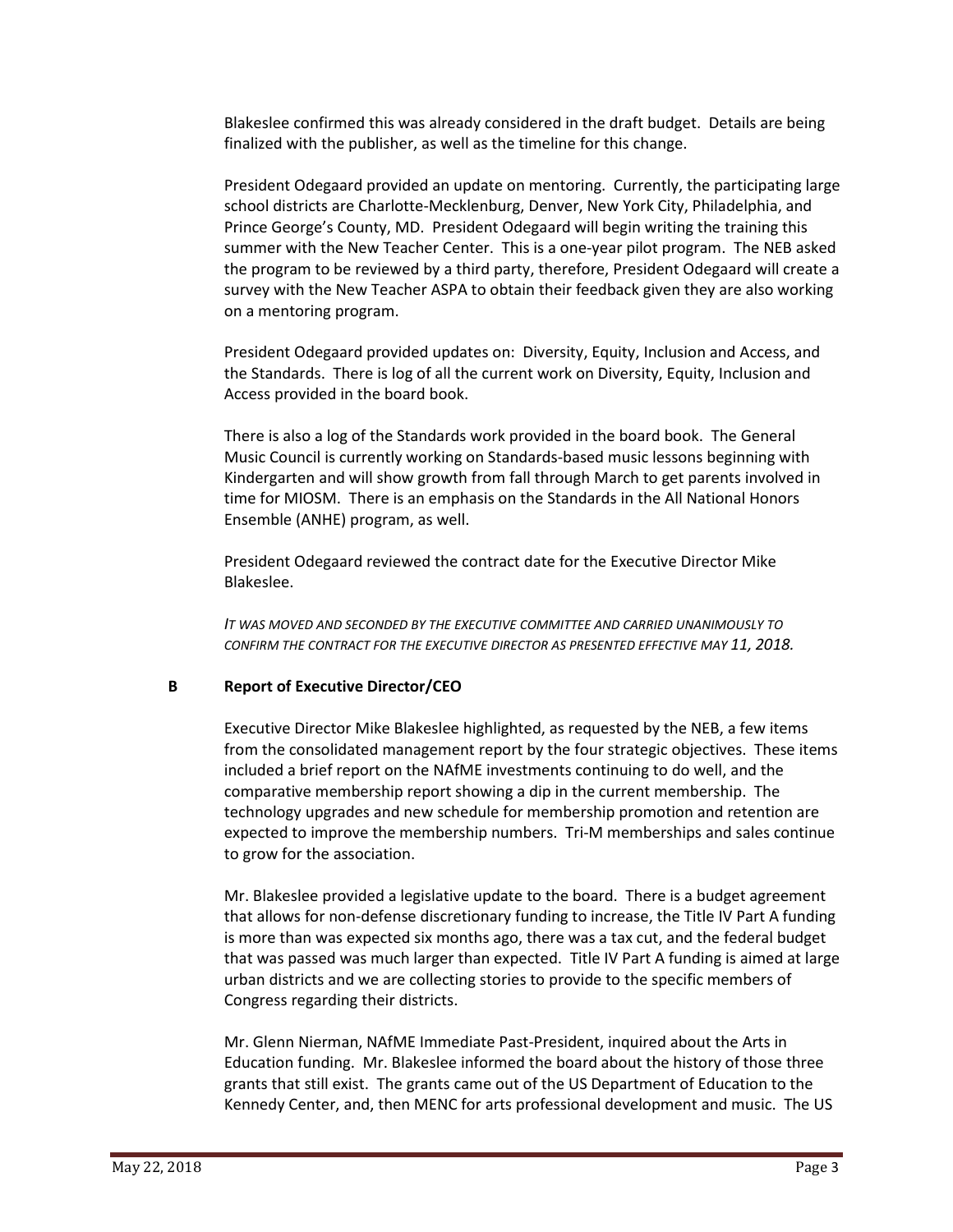Department of Education requires data gathering for these grants. Mr. Blakeslee will direct staff to request the data from the US Department of Education so we can review it and disseminate it to the interested parties.

Mr. Blakeslee reviewed the *Guarantee Access to Arts & Music Education (GAAME) Act* NAfME is working on with Representative Nydia Velazquez (NY-7). This is a messaging bill that would insert language into the Title I, Part A of ESSA, to encourage school districts to use their Title I, Part A funds to improve student access to sequential, standards-based music education, taught by licensed instructors. NAfME has also worked with Rep. Gregory Meeks (D-NY-5) to create a resolution that celebrates African American contributions to music and calls for equality in music education for students of color. The resolution is seeking cosponsors currently from members of the Congressional Black Caucus (CBC). The Advocacy shop is aiming for a release date on NAfME's Hill Day for both items.

Mr. Blakeslee informed the board of the Higher Education Act (HEA), which was introduced by House Education and the Workforce Committee Chairwoman Virginia Foxx (R-NC) on December 1, 2017. This legislation has stalled. It is rumored the House may produce a partisan HEA authorization draft but that would have no success of passing in the Senate. Staff will keep the board apprised of any movement on this legislation.

Mr. Blakeslee provided an update on NAfME's ESSA work. The policy staff has created a template for the collection of ESSA data in the states. Staff is also working through the members of the Music Education Policy Roundtable to have a continued influence on this work.

Mr. Blakeslee informed the board about a grant from the Country Music Association (CMA) Foundation for state MEAs to apply toward advocacy work. Originally, CMA agreed to award grants to five states. However, there were many innovative proposals, so CMA decided to award ten grants. At the end of the fiscal year, data will be collected and shared so others can learn from these ten states. These winners will be announced at National Assembly 2018. Staff will provide a summary of the award winning proposals to the board.

Mr. Blakeslee informed the NEB that parties interested in purchasing the building are now touring the headquarters building. Staff will continue to update the board on this matter.

## **C Foundation Report**

Mr. Blakeslee reported on the Give a Note (GAN) Foundation. The grant to the GAN from CMA is called the Music Education Innovator Award. It is three years of funding of awards to innovative programs. The goal is to capture data on the effectiveness of programs that can be shared and possibly replicated amongst similar programs across the country. The five winners of these grants will attend the NAfME In-Service Conference.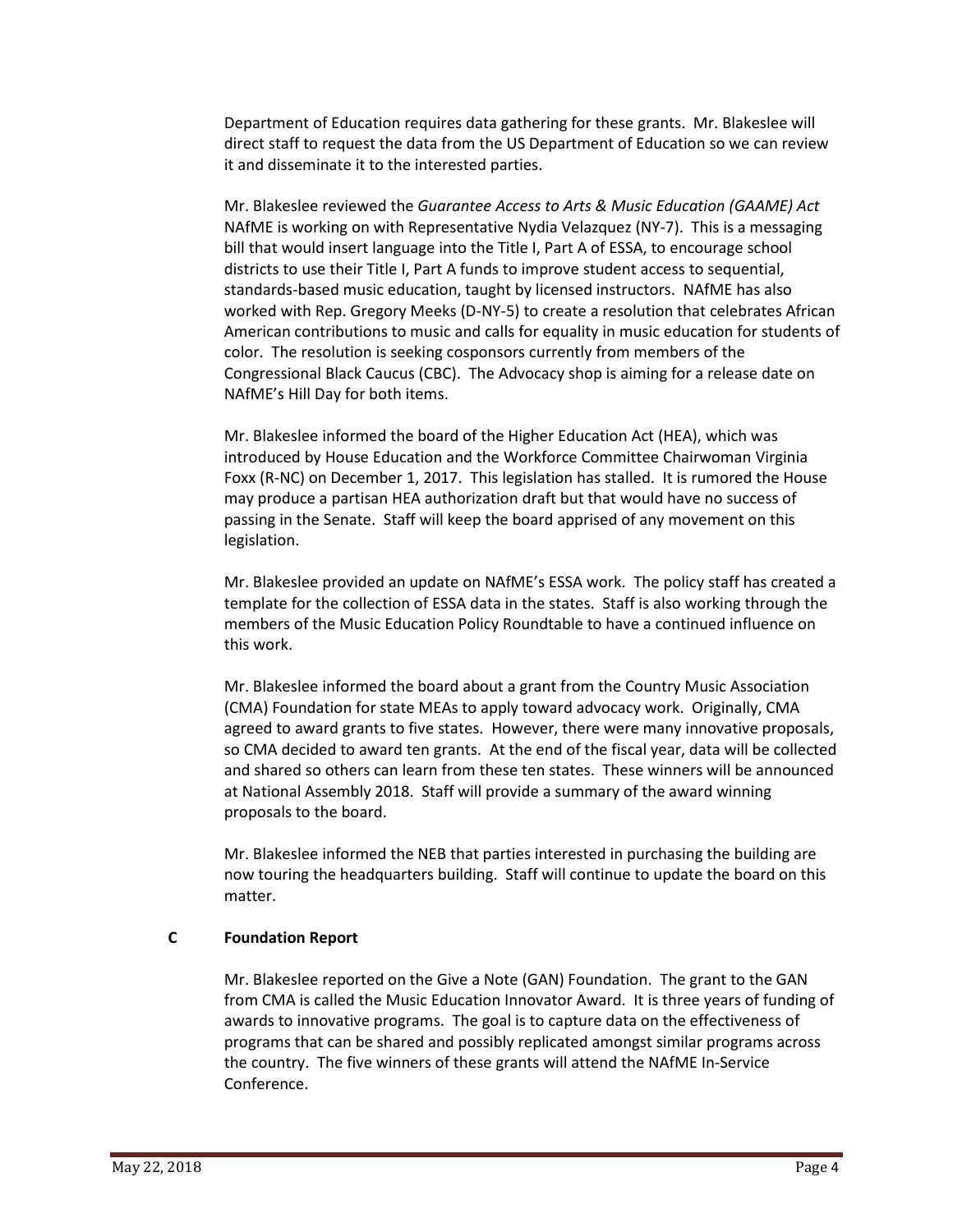GAN Foundation will hold its next board meeting on June 19, 2018. Updates will be provided to the board.

## **D Report on NAfME Elections**

Mr. Blakeslee provided an update on the voting statistics from the recent NAfME national and division elections. The board had discussion on this topic that resulted in a request for a breakdown of voting percentages by division and further research on what similar associations do regarding increasing their voting participation. Staff will report back to the board with this information.

Candidates for Northwest Division President-Elect were approved on the consent agenda on page 2.

# **E Report of Chair, Professional Development Committee**

North Central Division Immediate Past President Lance Nielsen provided an update of the 2018 annual In-Service Conference. Registrations are beginning for the conference. Currently, 40 people have completed registrations. There have been 200 people invited to present at some portion of the conference and participate in the forums the weekend before the conference begins. Registrations are expected to begin in earnest as more publicity for the conference comes out via an article in *Teaching Music* and other information from NAfME.

NAfME Immediate Past President Glenn Nierman provided an update on the Biennial Research Conference. The survey was considered very useful in light of planning for the 2020 conference. The conference was considered a success and staff has produced an after-action review that can be referenced by the board.

Eastern Division Immediate Past President Scott Sheehan provided an update on the 2018 All National Honors Ensembles event. The audition window closed on May 4 at 9pm EST and there were just over 1800 applications. All states are represented except HI and AK, which is not uncommon. There were 49 applicants for the guitar ensemble, which is an impressive turnout for the first year. The college fair is planned again for 2018 and is expected to grow.

Mr. Blakeslee provided an update on USAAMB. American Games, the entity that runs the program, has yet to secure a title sponsor. NAfME continues to work with American Games on the future of the program. Updates will be provided to the NEB.

## **VII Appointments**

# **A Approval of Appointments to the MEJ Editorial Committee**

Approved in the consent agenda. See page 2.

**B Appointment of Chair to the Collegiate Advisory Council**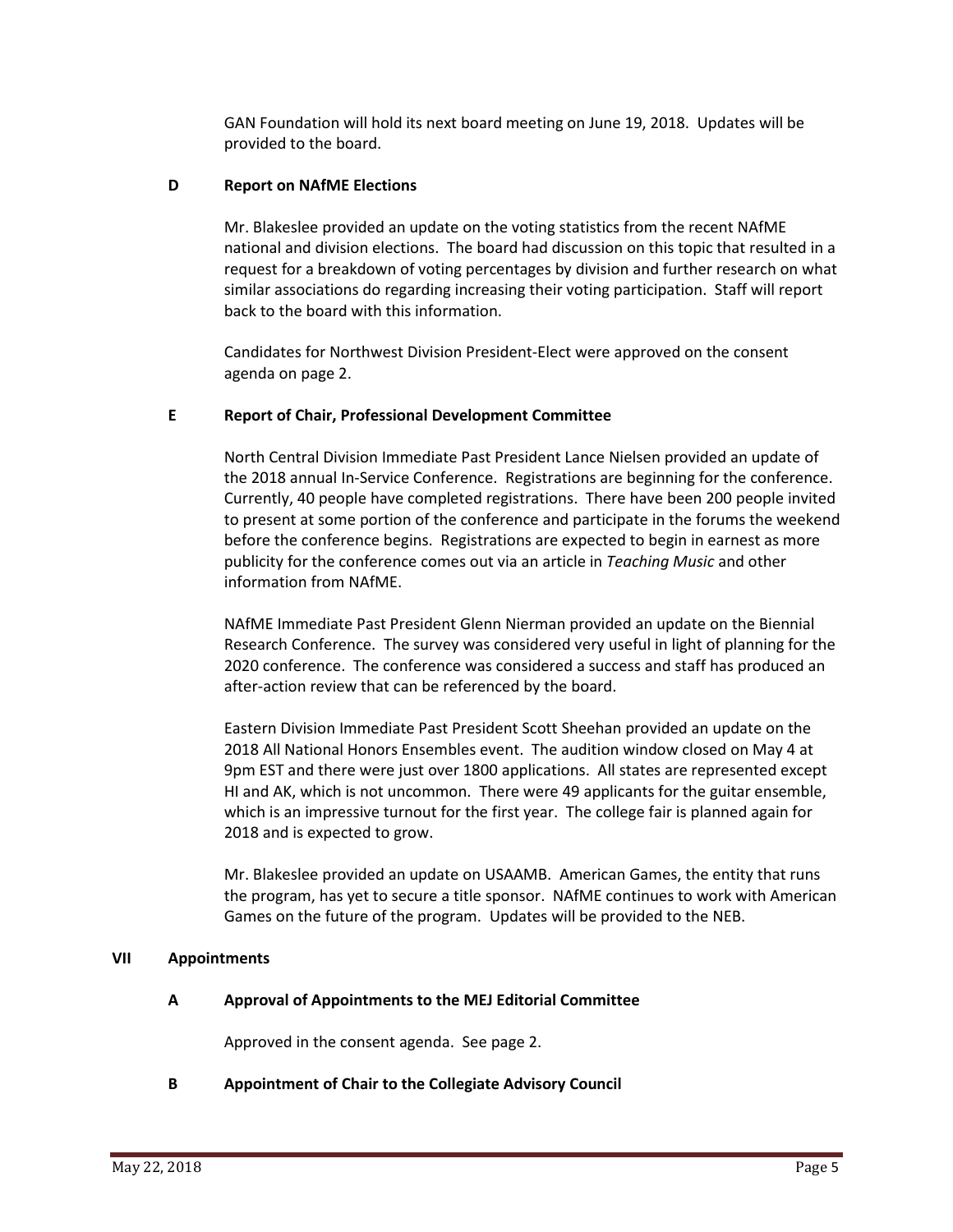President-Elect Kathleen D. Sanz has nominated Shelby Chipman to be the Chair of the Collegiate Advisory Council. Mr. Chipman is currently on the Collegiate Advisory Council and has worked with the Collegiates at the state level in Florida on their Hill Day fly-in and on many other activities in the state of Florida. Mr. Chipman also served on the FMEA Board as Collegiate Advocacy Chair.

IT WAS MOVED BY YODER-WHITE, SECONDED BY NIERMAN, AND CARRIED UNANIMOUSLY TO ACCEPT THE APPOINTMENT OF SHELBY CHIPMAN AS CHAIR OF THE COLLEGIATE ADVISORY COUNCIL FOR THE TERM OF *2018-2020.*

## **VIII Old Business**

## **A Discussion of NASS 2018**

President Odegaard reviewed the National Assembly 2018 schedule in the board book.

# **B List of 2018 Fall Division Board Meeting Dates**

President Odegaard reviewed the dates for the 2018 Fall Division Board Meetings. Staff will be providing the Division Presidents with materials via powerpoint on programs and advocacy from the national office. Division Presidents can use this material at the Division Board Meetings and the state MEA meetings if it is helpful with their planned presentations.

## **C List of 2019 Fall Division Board Meeting Dates**

President Odegaard reviewed the one date provided so far for 2019 and asked the Division Presidents to begin to determine dates for 2019 during the Division Board Meetings planned at National Assembly and in the fall. One date is currently set. Staff will continue to update these dates with the Division Presidents.

## **D List of 2018-2020 NEB Meeting Dates**

President Odegaard reviewed the dates for the 2018-2020 NEB Meetings. President Odegaard asked the board to consider whether the March 2020 NEB meeting should be in person or virtual. The board will review this at a later time.

## **E Updating Travel Matrix for 2018-2020**

President Odegaard asked the NEB members to provide their upcoming travel to state MEAs and other education meetings to ensure the travel matrix is kept up to date.

## **F Common Agenda Items for Division Board Meetings**

President Odegaard reviewed the common agenda items for the National Assembly 2018 Division Board meetings. Division Presidents will also review the powerpoints that will be supplied by staff with the information on programs and advocacy from the national office.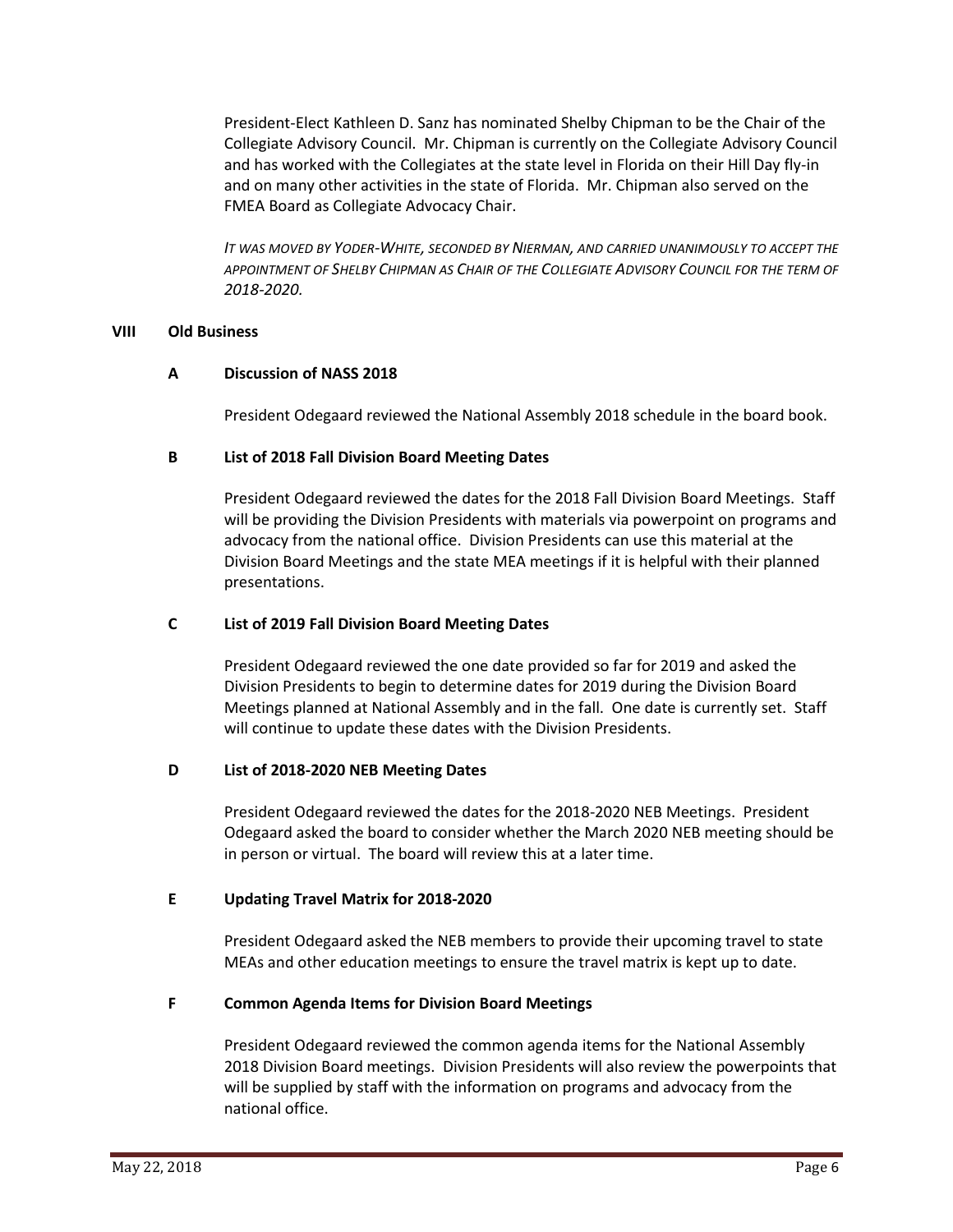- Collegiate voting
- State chair positions
- Possible chair positions
- Technology developments
- Setting fall 2019 meeting dates

President Odegaard reviewed the common agenda items for the Fall Division Board Meetings:

- Collegiate voting
- Technology update
- Standards (OTL, MCA, etc)
- Diversity and Inclusion implications for states
- Setting 2019 Fall Division Board Meeting Dates

## **IX New Business**

## **A Policy on Partnerships**

President Odegaard reviewed the current policy on Project-Based Relationships with Outside Organizations. President Odegaard asked the board to consider revising this current policy to better reflect the current philosophy on project-based relationships. This conversation will resume at the June 2018 NEB meeting.

## **B Approval to Increase Size of General Music Today Editorial Committee**

Approved in the consent agenda. See page 2.

## **C Review Structure of the Professional Development Council**

President Odegaard reviewed the current structure of the Professional Development Council (PDC) and asked the board if the PDC should be increased by one member. The board discussed the language in the current policy and determined the PDC Chair had flexibility to request additional members currently. The board agreed the current policy reflected flexibility for the PDC Chair to add Council members as necessary and the board would be able to approve this on as needed basis, if at all.

## **X Adjournment**

IT WAS MOVED BY NIELSEN, SECONDED BY YODER-WHITE, AND CARRIED UNANIMOUSLY TO ADJOURN THE *NATIONAL EXECUTIVE BOARD MEETING ON TUESDAY, MAY 22, 2018 AT 6:55PM.*

Respectfully Submitted,

Window Blakeler

Mike Blakeslee, Executive Director/CEO and CEO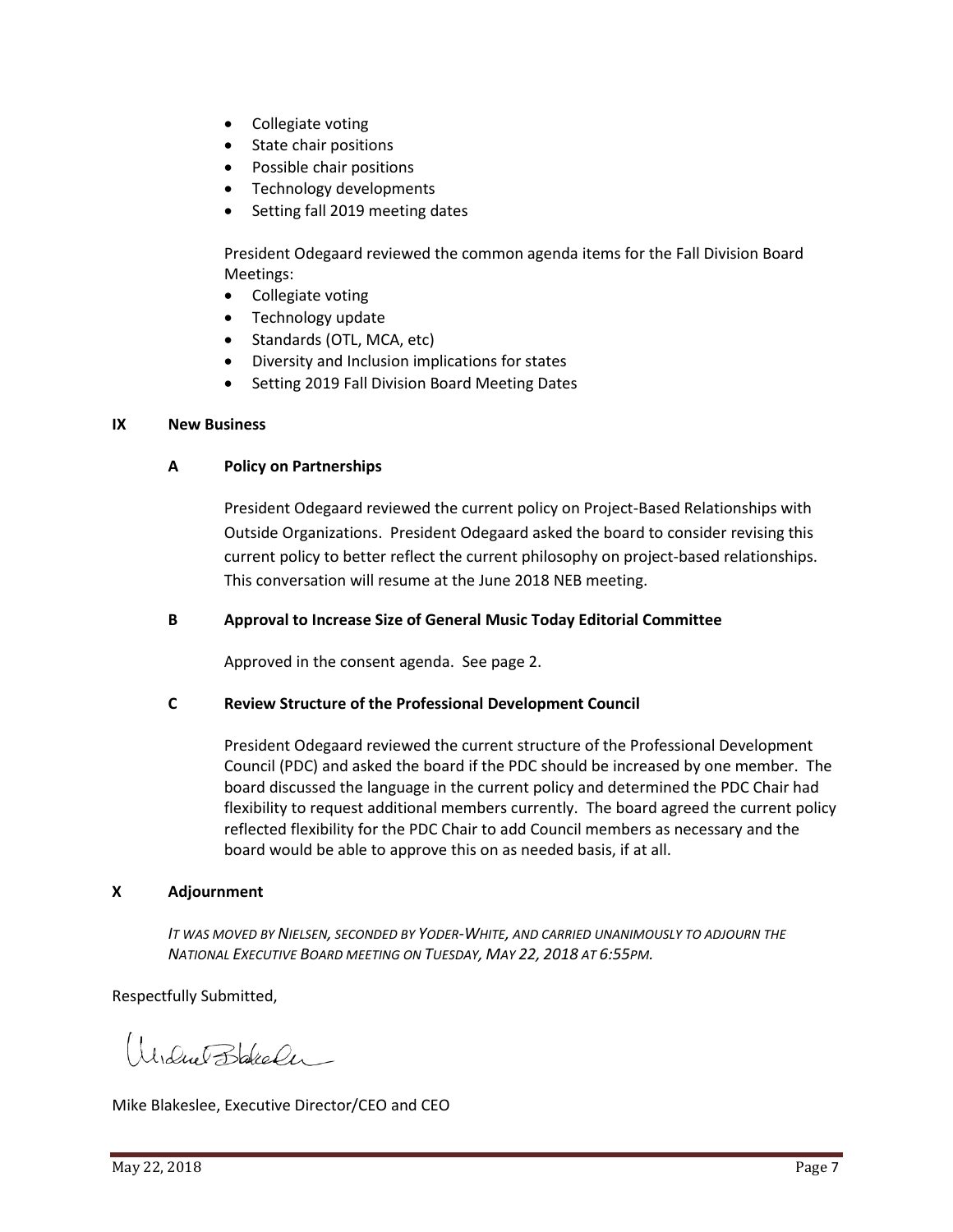Appendix A



# **National Executive Board Agenda May 22, 2018, Monday Virtual Meeting, 5:00pm - 8:00pm Eastern Time**

| I | Review & Adoption of Agenda                             |                                                                         |               |             |  |  |  |  |
|---|---------------------------------------------------------|-------------------------------------------------------------------------|---------------|-------------|--|--|--|--|
|   |                                                         | <b>Confirm Interim Actions</b>                                          |               |             |  |  |  |  |
|   |                                                         | Minutes of the March 20-21, 2018 NEB Meeting                            | Action        |             |  |  |  |  |
|   |                                                         | Consent Agenda                                                          |               |             |  |  |  |  |
|   |                                                         | Approval to increase size of General Music Today Editorial<br>Committee |               |             |  |  |  |  |
|   | Approval of Appointments to the MEJ Editorial Committee |                                                                         |               |             |  |  |  |  |
|   | <b>Advisory Board</b>                                   |                                                                         |               |             |  |  |  |  |
|   |                                                         | Approval of Candidates for Northwest Division President-Elect           |               |             |  |  |  |  |
| Ш | <b>Executive Session</b>                                |                                                                         |               |             |  |  |  |  |
|   |                                                         | Financial, Budget, Personnel, and Program                               | Discussion    | Page 4      |  |  |  |  |
|   |                                                         | Development Issues                                                      |               |             |  |  |  |  |
| Ш | Reports                                                 |                                                                         |               | Pages 5-96  |  |  |  |  |
|   | A                                                       | Report of Chair, Executive Committee                                    |               |             |  |  |  |  |
|   |                                                         | Update on Finance Committee Meeting                                     | Informational |             |  |  |  |  |
|   |                                                         | SRME Request for JRME Electronic Subscriptions to<br>$\bullet$          |               |             |  |  |  |  |
|   |                                                         | be free to all members                                                  | Discussion    | Pages 6-7   |  |  |  |  |
|   |                                                         | <b>Mentoring Update</b><br>$\bullet$                                    | Informational |             |  |  |  |  |
|   |                                                         | Update on Diversity, Equity, Inclusion and Access<br>$\bullet$          | Informational | Pages 8-11  |  |  |  |  |
|   |                                                         | <b>Update on Standards</b><br>$\bullet$                                 | Informational | Pages 12-14 |  |  |  |  |
|   |                                                         | <b>Confirmation of Executive Director Contract</b><br>$\bullet$         | Action        |             |  |  |  |  |
|   | B                                                       | Report of Executive Director/CEO                                        | Discussion    | Pages 15-84 |  |  |  |  |
|   |                                                         | <b>Consolidated Management Report</b><br>$\bullet$                      | Informational | Pages 16-80 |  |  |  |  |
|   |                                                         | Summary of Actions & Follow-up<br>$\bullet$                             | Informational | Page 81     |  |  |  |  |
|   |                                                         | Financial Reports & Budget Update<br>$\bullet$                          | Informational | Pages 82-83 |  |  |  |  |
|   |                                                         | <b>Comparative Membership Report</b><br>$\bullet$                       | Informational | Page 84     |  |  |  |  |
|   |                                                         | Government Relations/Legislative Update<br>$\bullet$                    | Informational |             |  |  |  |  |
|   |                                                         | <b>Technology Update</b><br>$\bullet$                                   | Informational |             |  |  |  |  |
|   |                                                         | Working with constituent groups: Societies and Councils<br>$\bullet$    | Informational |             |  |  |  |  |
|   | $\mathsf C$                                             | <b>Foundation Update</b>                                                | Informational | Page 85     |  |  |  |  |
|   | D                                                       | Report on NAfME Elections                                               | Informational | Pages 86-95 |  |  |  |  |
|   |                                                         | National President-Elect Voting Participation<br>$\bullet$              |               |             |  |  |  |  |